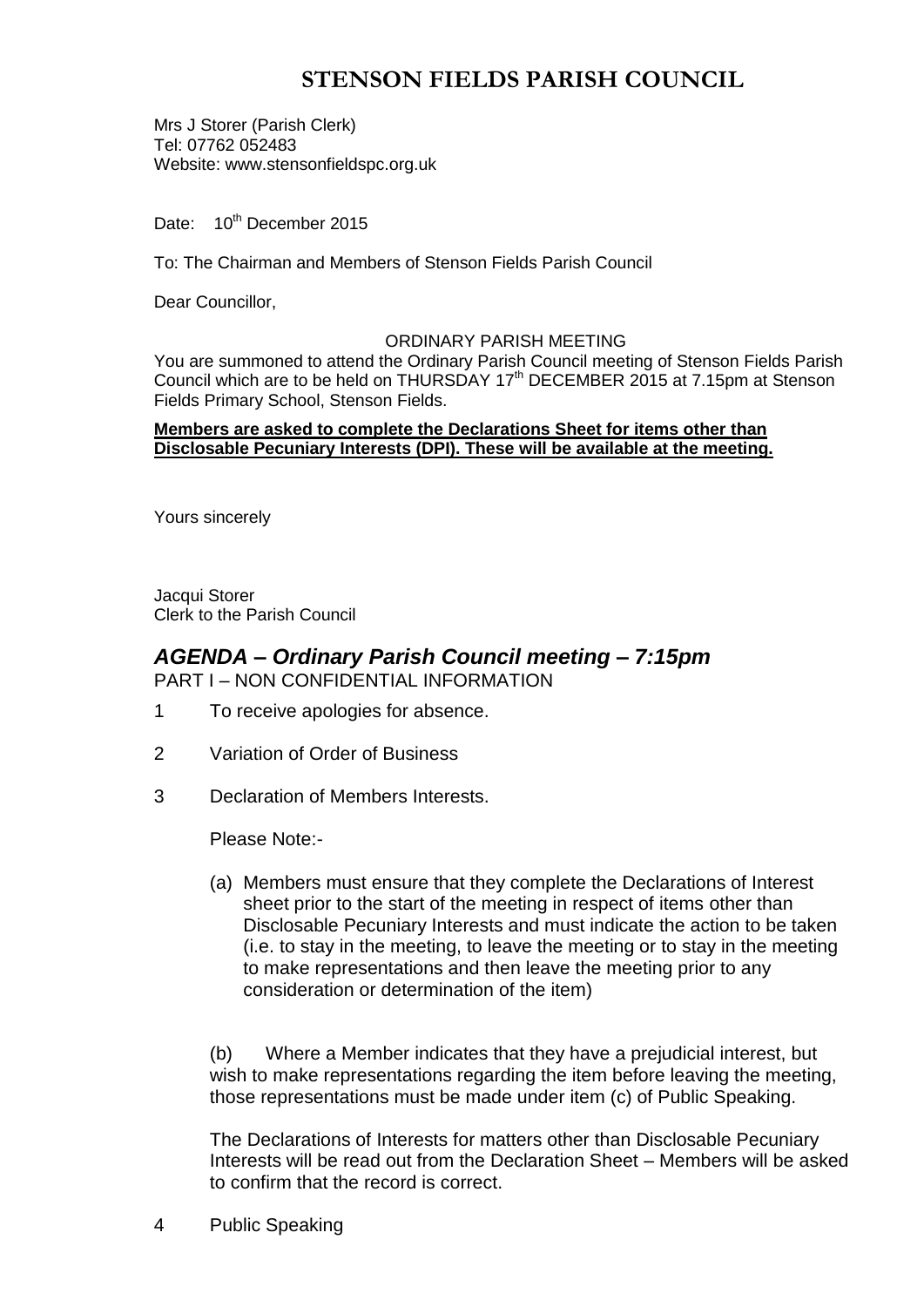(a) A period will be made available for members of the public and Members of the Council to comment on any matter.

(b) If the Police Liaison Officer, a County Council or District Council Member is in attendance they will be given the opportunity to raise any relevant matter.

(c) Members declaring an interest other than a Disclosable Pecuniary Interest who wish to make representations or give evidence under the National Association of Local Councils' (NALC) Code of Conduct shall do so at this stage.

- 5 To approve the Minutes of the Meeting held on 19<sup>th</sup> November 2015 (Copy already circulated)
- 6 To determine which items if any from Part 1 of the Agenda should be taken with the public excluded. If the Council decides to exclude the public it will be necessary to pass a resolution in the following terms: -

**"In view of the confidential nature of item …. to consider a resolution to exclude the press and public from the meeting in accordance with the Public Bodies (Admission to Meetings) Act 1960, s1, in order to discuss the item."** 

7 Chairman's Announcements and reports. (a) For the Chairman of the Parish Council to present any reports and/or amendments

(b) For the Chairman of the Parish Council to report on matters discussed during the public participation section as appropriate

- 8 Report of the Clerk on:
	- (a) Items from the last meeting
- 9 Correspondence
	- 1. DALC various circulars
	- 2. SDDC Public Spaces Protection Order consultation (deadline 1<sup>st</sup>) February 2016)
	- 3. DALC Invitation for nominees for the SDDC Standards Committee
	- 4. DALC Advice on the new audit procurement for 2016/17
	- 5. DCC Posters to be displayed about Child Sexual exploitation
	- 6. DCC reply to reports on highways matters
- 10 Finance
	- (a) Accounts for Payment
	- (b) To consider any amendments to the Risk Assessment
	- (c) To agree the audit regime for 2016/2017
	- (d) To sign the funding agreement for the new play equipment at Fox Close POS
- 11 To consider Planning Applications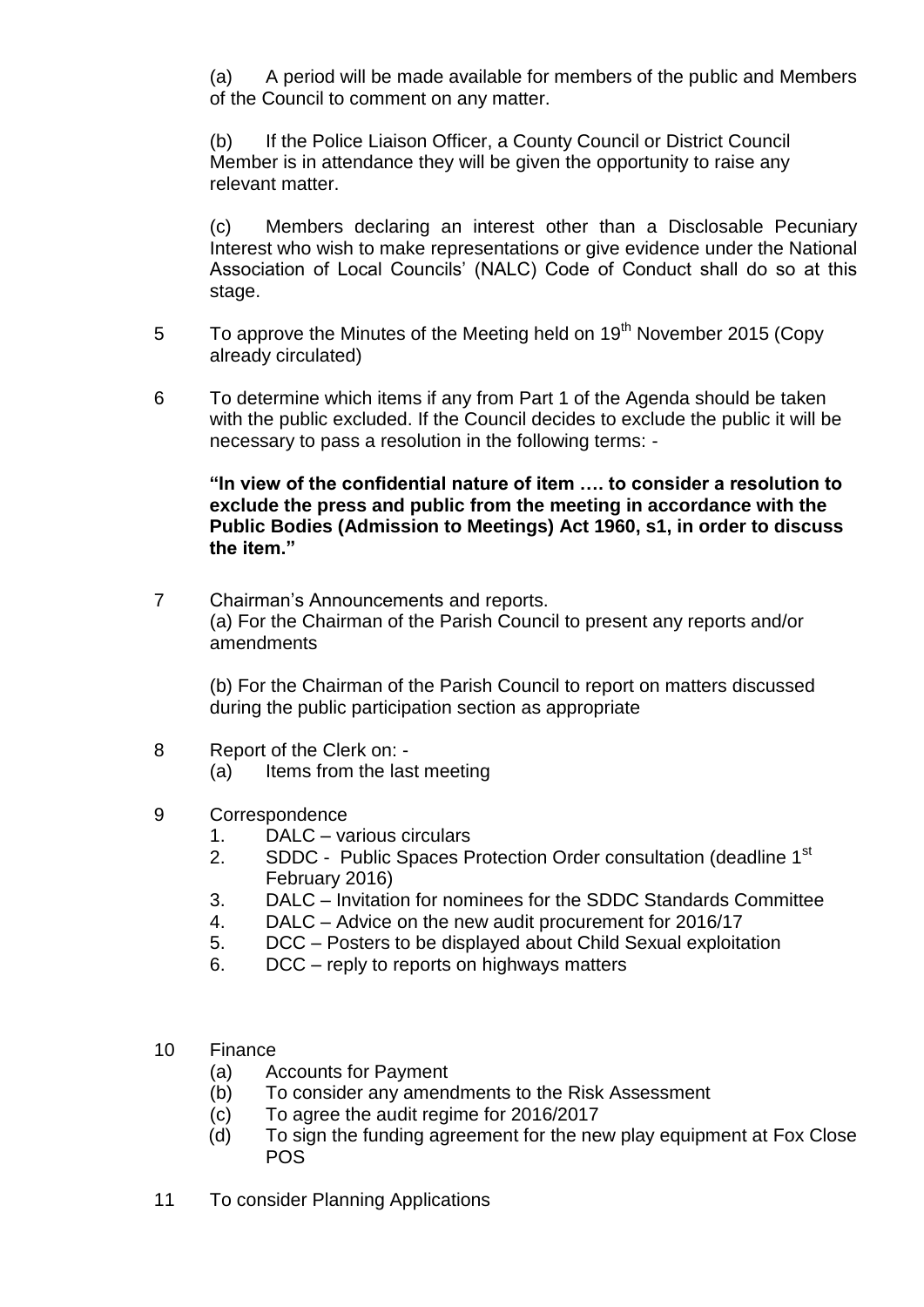- 12 Police Issues/Speed Limits/Road Safety
- 13 Saxon Gate at Newton Village Development, Stenson Road
- 14 Lengthsman Scheme
- 15 Environment (a) SDDC - Public Spaces Protection Order consultation (deadline 1<sup>st</sup> February 2016)
- 16 To receive any update on the proposed Parish Boundary Changes (Cllr Lisewski & Clerk)
- 17 Consultations
- 18 To receive feedback and reports
- 19 Items for information only
	- (a) Reports from Meetings attended
	- (b) Notification of Forthcoming meetings

# PART II – CONFIDENTIAL INFORMATION

- 20 To move the following resolution "That in view of the confidential nature of the business about to be transacted (in respect of the personal situation of an employee which could result in legal proceedings) it is advisable in the public interest, that the press and public be temporarily excluded and they are instructed to withdraw."
- 21 Date of next Parish Council meeting  $-21<sup>st</sup>$  January 2016

*A Finance Committee meeting is to be held prior to the next Full Parish Council meeting; date to be confirmed*

# **CONFIDENTIAL SECTION**

No items have been raised.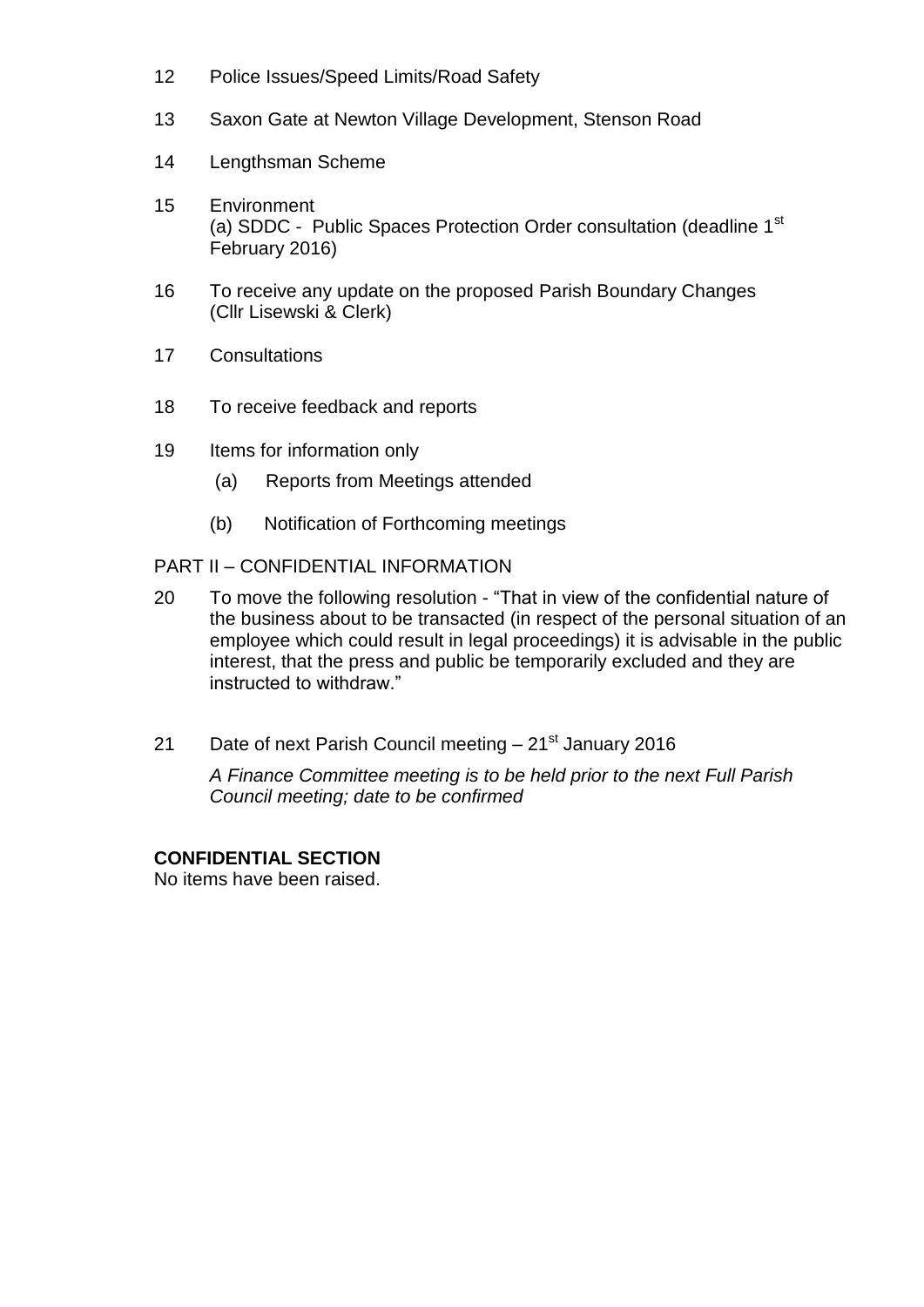# **CLERK's REPORT – DECEMBER 2015**

### AGENDA No 8. Matters from last meeting

All matters raised at the last meeting have been raised with the various departments and authorities.

Min 475/15c) The Highway Inspector has confirmed that the road markings are okay apart from the junction with Grampian Way. This junction is within the Derby City boundary and would normally be refurbished when the road markings on Grampian Way are refurnished which again would be done by Derby City. I have emailed Derby city and asked them to investigate this matter.

Min 458/15 a) & c) + 471/15 SDDC has confirmed that that the trees on Fox Close POS will be removed during the winter maintenance schedule and before the end of February 2016. SDDC is making enquiries as to whether it has the necessary equipment to carry out the reduction of height of the hedges at the POS; a response from SDDC is awaited.

Min 475/15b) The Highway Inspector has confirmed that repairs to the kerbs at Wragley Way/Stenson Road, which have been damaged by vehicles overrunning it, will be carried out along with some carriageway patching works. This has been passed onto the traffic section, but no date has been provided when the works will be undertaken.

Min 475/15 i) The bus shelter was cleaned at the end of November.

Min 478/15a) Developers have been contacted about insulation panels and plastic sheets which blew over from the Development. The developers stated that any rubbish was not theirs, but agreed to clear the hedging.

Min 478/15 b) the Clerk has reported the condition of the goal mouth at Fox Close POS, no response has yet been received from SDDC.

Min 478/15c) Reports were made to DCC about alleged depositing of fats and oils into the Pilgrims way main sewer. This was passed over to SDDC and the Clerk received the following email from the Environmental Health Dept on  $8<sup>th</sup>$  December 2015.

"…following receipt of a complaint about fats/oils being put down a manhole chamber, near the above takeaway, a site visit has been carried out. We found that when we lifted the lid of the chamber near the back door of the shop, there was evidence of a build-up of fat.

This is a straightforward matter to deal with, and unfortunately, not uncommon with takeaways. I am referring the matter, together with photographs, to the Sewer Misuse Team at Severn Trent Water. They should deal fairly swiftly with it by serving a legal notice to require improvements, such as the installation of a grease trap. If anyone attempts to circumvent a grease trap, once installed, the water company will deal with the matter…."

### 10c) Audit Procurement for 2017

Following the abolition of the Audit Commission, the law changed so that Parish Councils would become responsible for the procurement of its own external auditor function from 2017 onwards. The internal audit appointment remains unaltered. The new procurement procedure is laid out in a DALC circular of 25<sup>th</sup> November 2015, which has been circulated to all Councillors.

RECOMMENDATION: that Stenson Fields Parish Council does not opt out of the arrangements made for the audit procurement process.